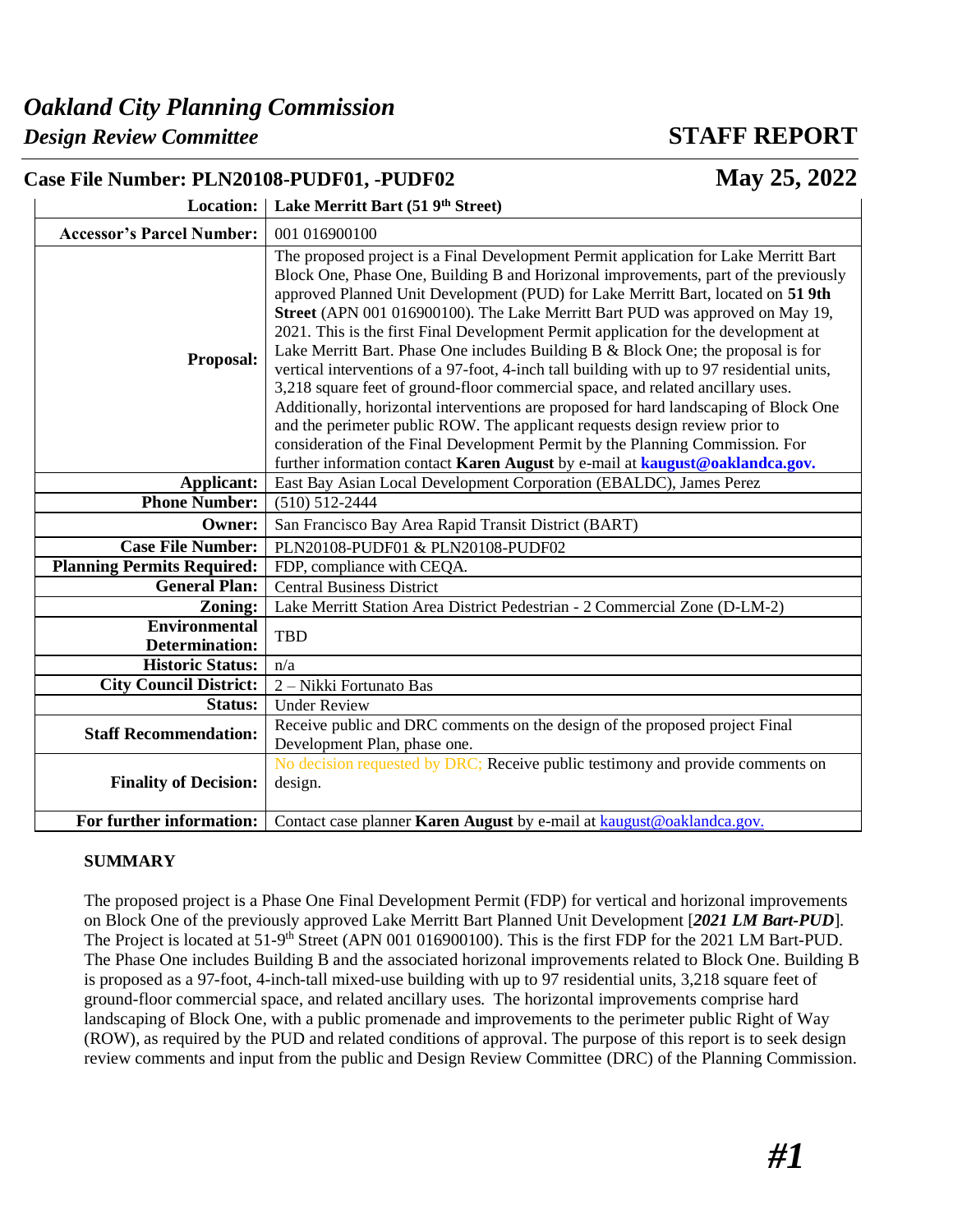



| PLN20108-PUDF01 & PLN20108-PUDF02                              |
|----------------------------------------------------------------|
| East Bay Asian Local Development Corporation (EBALDC), James F |
| Lake Merritt Bart (51 9th Street)                              |
| $D-LM-2$                                                       |
| Height Area: LM-275                                            |
|                                                                |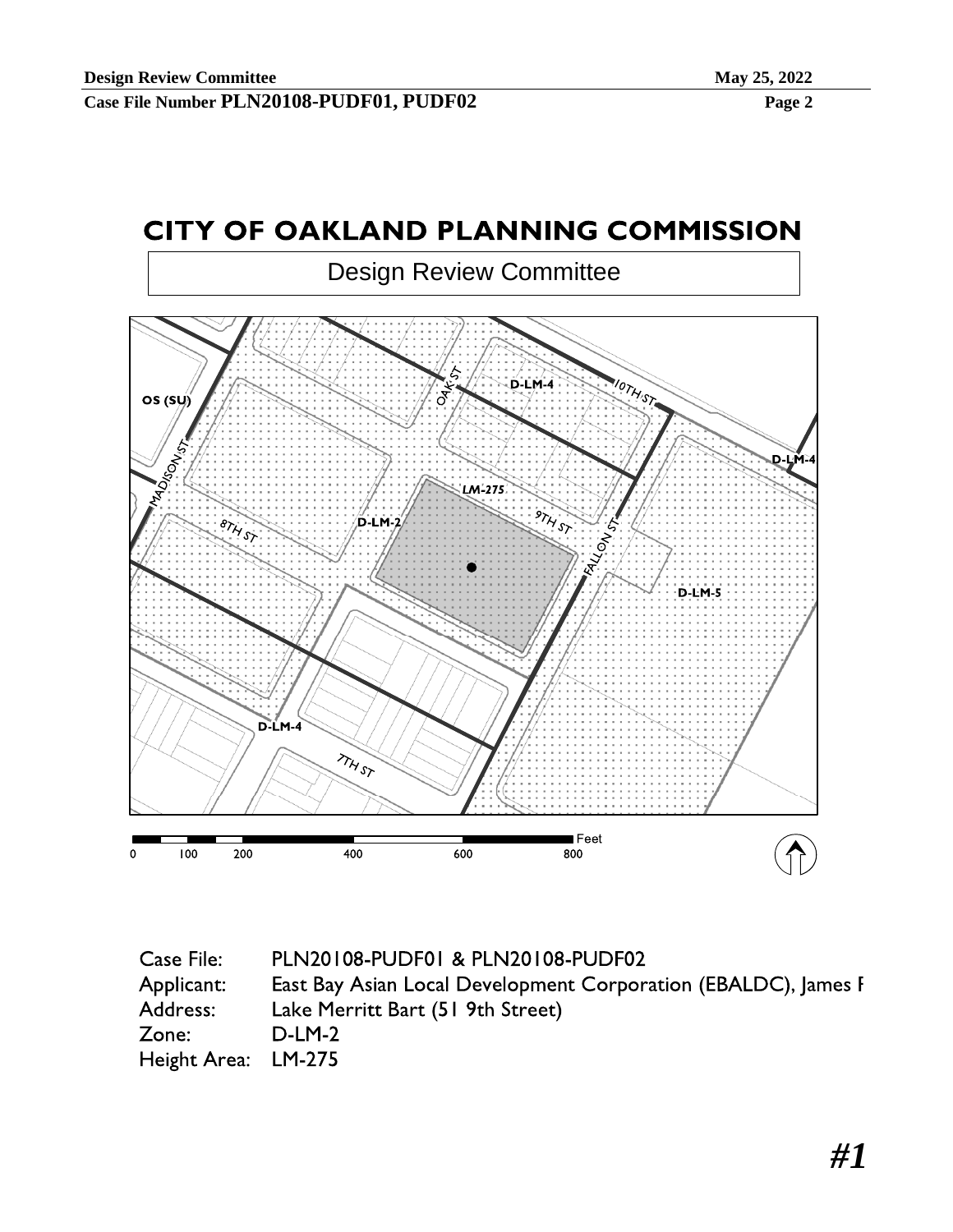#### **PROJECT SITE AND SURROUNDING AREA**

Block 1 is bounded by 9th Street to the north, Fallon St to the east, 8th Street to the south, and Oak Street to west. The block currently contains BART parking, BART station head houses, and a small BART plaza. The block is surrounded by Laney College to the east, the BART plaza to the west, small scale commercial buildings to the south, and a pair of residential rowhouses to the north. Other nearby neighbors include Chinatown, the Oakland Museum of California, Lake Merritt, and Jack London Square. The site is on the eastern boundary of the Central Business District (General Plan and Estuary Policy Plan Amendments; City of Oakland, Department of Planning and Building July 3, 2014).

#### **PROJECT BACKGROUND**

*Project History*

On May 19, 2021, the Lake Merritt Bart PUD was approved by the City Planning Commission. The Lake Merritt BART PUD encompasses two city blocks located at 51 9<sup>th</sup> Street and 107 8TH ST, composed 60,260 and 59,978 square feet, respectively. The Project's Block 1 is bounded by 9th Street, Fallon Street, 8th Street, and Oak Street. Currently this block serves the station as a surface parking lot owned and operated by BART, and the BART tunnel runs underneath the centre of the site from Oak to Fallon. Additionally, this block has two station headhouse entrances on Oak, at the corners of 8th Street and 9th Street, which are not part of the 2021 LM Bart-PUD. The Project's Block 2 is bounded by 8th Street, Oak Street, 7th Street, and Madison Street. Block 2 is currently occupied by the existing office building and its private parking lot. Block 2 is not part of the current Phase One FDP.

In Spring of 2022, the applicant team lead by James Perez, MCP of East Bay Asian Local Development Corporation, applied for the Phase One FDP on Block One for horizontal and vertical improvements in compliance with the prior approved 2021 LM Bart-PUD Design Guidelines.

The Phase One application considered in this report includes two design proposals: the horizontal improvements consist of all rehabilitation to the City Block One as laid out in the 2021 Lake Merritt PUD: The vertical improvements are limited to Building B on Block One, which is the 97-foot, 4-inch-tall mixed-use building with up to 97 residential units, 3,218 square feet of ground-floor commercial space, and related ancillary uses, of which 100% affordable, deed restricted, Senior housing units. Finally, it should be noted that the City of Oakland and the master developer, East Bay Asian Local Development Corporation, are undertaking a parcel exchange to ease development of affordable housing on the Lake Merritt Bart Block One and Block Two. The East Bay Asian Local Development Corporation was rewarded significant funding (24.4 million dollars) from Affordable Housing Sustainable Communities (AHSC) on January 2022 and applied for further funding in January 2022 from City of Oakland New Construction Notice of Funding Availability (NOFA). Additional plans to apply for Federal Housing and Urban Development (HUD) funding under Section 202 are anticipated in the Summer of 2022. Following the exchange, staff expects to receive FDP applications for the remaining Phase 1 parcels in the near future.

Most recently, in April 2022, the Tree Permit was extended to May 7, 2023.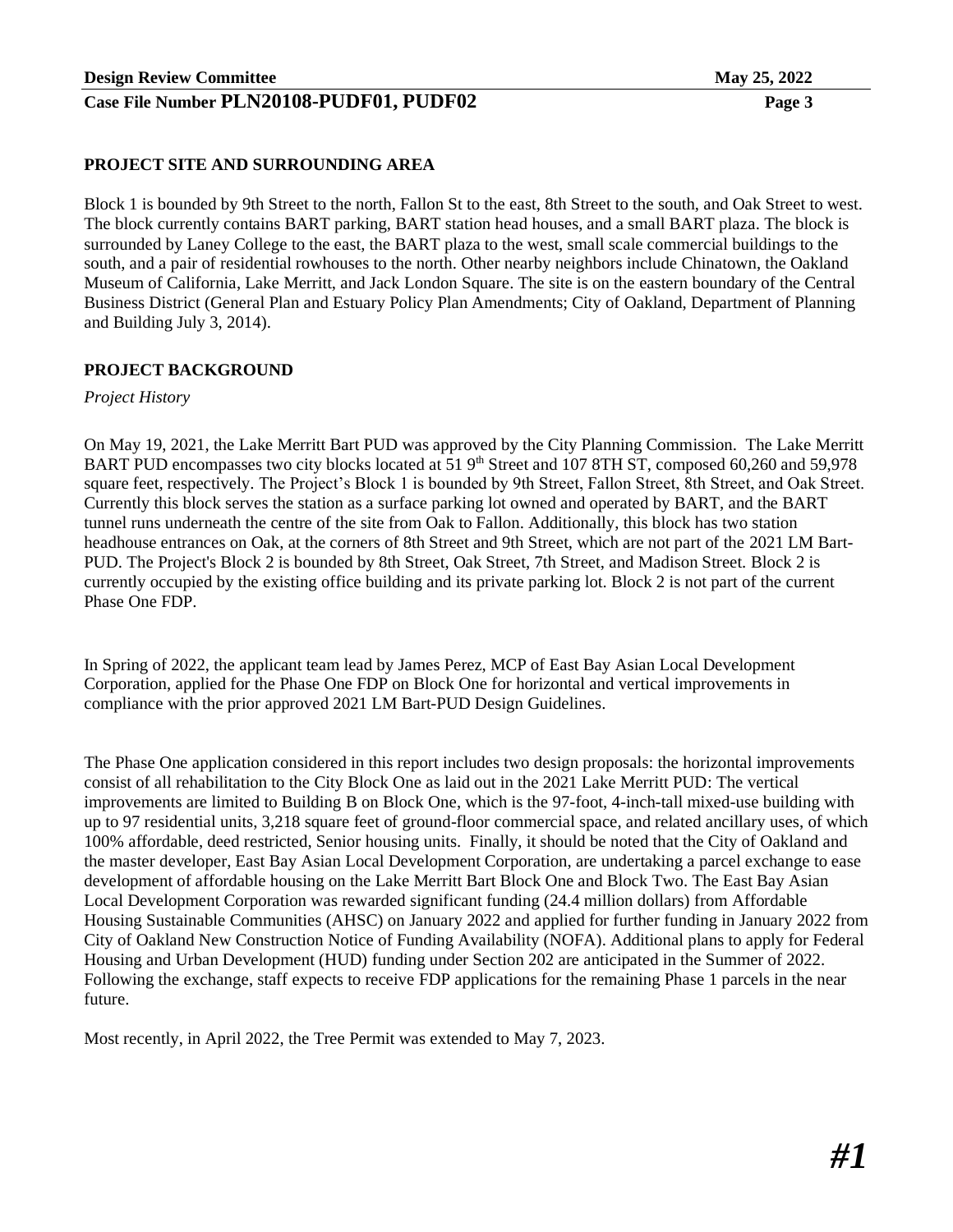#### **PROJECT DESCRIPTION**

#### *Proposed FDP --- Vertical, Building B (PLN20108-PUDF01)*

The proposed Lake Merritt Bart Block One, Building B project is a 97-foot 4-inch-tall building encompassing approximately a third of a city block. The project includes 97 residential units, which are 100% affordable, deed restricted, Senior housing units and 3,235 square feet of ground-floor commercial space and related ancillary uses (3,218 square feet is noted in the Blurb). The ground floor is divided into commercial, back-of-house, and common area for the residents. The project includes a mix of studios, one- and two-bedroom units. In addition, the project includes a common area in the form of a lounge with a rooftop patio and with laundry facilities at the top level, level 7. Plans, elevations and illustrative are provided in Attachment A to this report.

| Use                       | <b>Floor Area</b> | <b>Vertical FDP Sheets</b>            | <b>Notes</b>                                                                                                         |
|---------------------------|-------------------|---------------------------------------|----------------------------------------------------------------------------------------------------------------------|
| Commercial                |                   | 3,235 G0.11 (Area by Occupancy Plan)  | Incl. Commercial Restroom                                                                                            |
| Back-of-House             |                   | 2,865 G0.11 (Area by Occupancy Plan)  | Incl. Waste, Utility, Bike Rooms, FCC                                                                                |
| Common Area               | 4.489             | G0.11 (Area by Occupancy Plan)        | Incl. Acc. Storage, Ground Floor Community<br>Room, Lobby, Roof Deck, Laundry, Roof<br>Community Room, Computer Room |
|                           |                   | G0.01A (Project Data and Building     |                                                                                                                      |
| <b>Total Floor Area</b>   |                   | 79,318 Code Summary)                  | <b>Total Floor Area Proposed/Building Area</b>                                                                       |
| <b>Total Commercial</b>   |                   | 3,235 G0.01A (Zoning Code Summary)    |                                                                                                                      |
| <b>Total Residential</b>  |                   | 76,083 G0.01A (Total less Commercial) |                                                                                                                      |
|                           |                   |                                       |                                                                                                                      |
| <b>Building Footprint</b> |                   | 11,523 G0.01A (GSF PER OMC Zoning)    | Gross Square Feet                                                                                                    |
| Lot Size/Site Area        |                   | 11,633 GO.01A                         | Gross Square Feet                                                                                                    |

#### **Proposed FDP --- Horizontal (PLN20108-PUDF02)**

The proposed Lake Merritt Bart Block One, horizontal improvement project includes the creation of a paseo/promenade stretching across the site from a plaza on Oak Street to Fallon Street. The paseo/promenade includes seating, planting, ADA ramps, bike parking, and lighting. The paseo/promenade is bordered to the south by proposed Building B and to the north by future Building A. Additional rehabilitation is proposed for the perimeter sidewalk, including the addition of 19 street trees. Plans, elevations and illustrative are provided in Attachment B to this report.

#### **GENERAL PLAN ANALYSIS**

#### *Central Business District General Plan designation*

The General Plan land use designation for this site is Central Business District. The classification is intended to "encourage, support, and enhance the downtown area as a high-density mixed use urban center of regional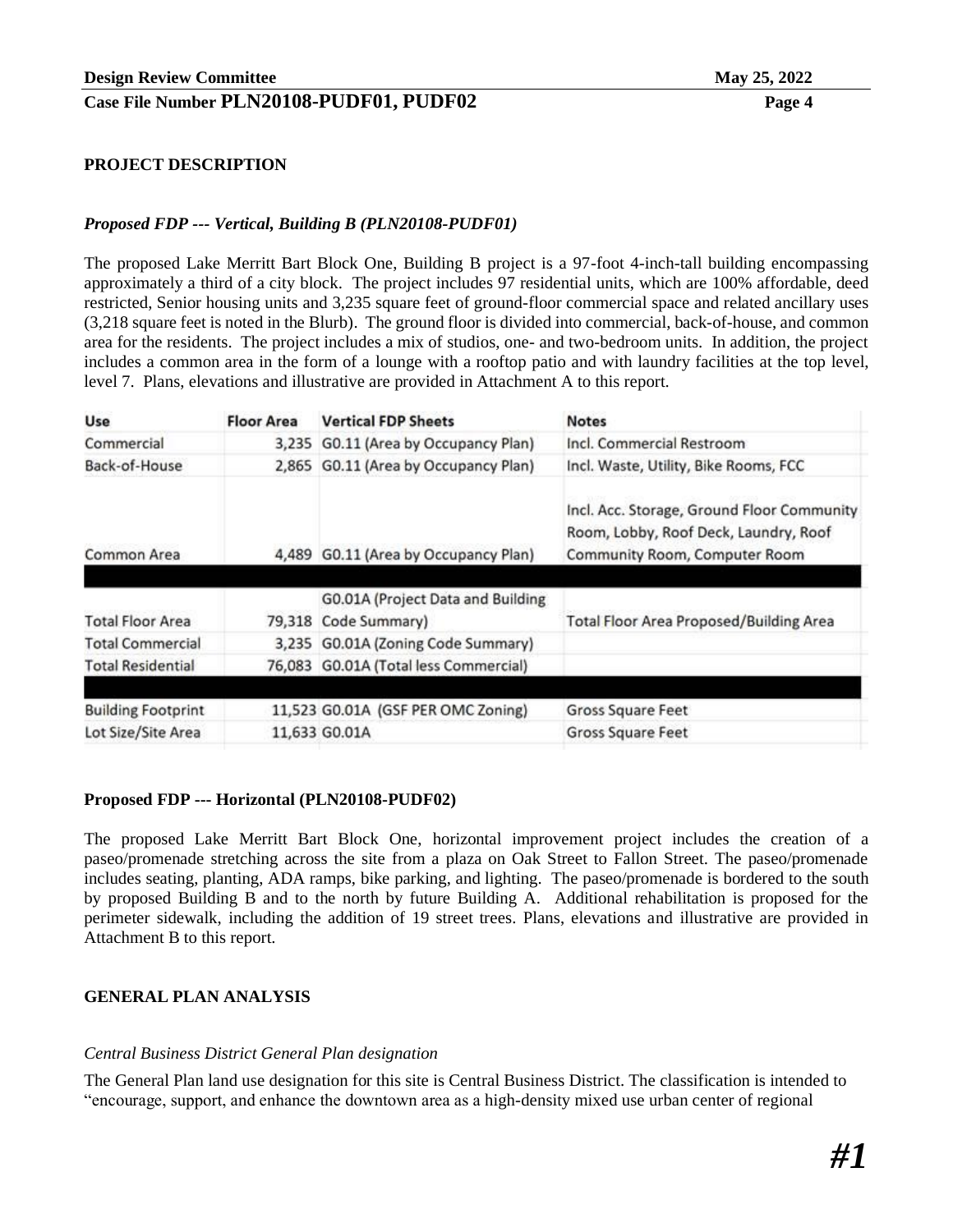importance and a primary hub for business, communications, office, government, high technology, retail, entertainment, and transportation in Northern California."

The desired character and use for the CBD classification includes a mix of large-scale offices, commercial, urban (high-rise) residential, institutional, open space, cultural, educational, arts, entertainment, service, community facilities, and visitor uses.

The following is an analysis of how the proposed project meets applicable General Plan objectives (staff analysis in indented, italicized text below each objective):

• Objective T2. Provide mixed use, transit-oriented development that encourages public transit use and increases pedestrian and bicycle trips at major transportation nodes.

*The proposed project provides a mixed-use, transit-oriented development at the Lake Merritt BART station, including residential, office, and retail. The project provides streetscape improvements that improve the conditions for pedestrians and bicyclists and includes a paseo to improve connections to the Lake Merritt BART station.* 

• Objective D1. Enhance the identify of Downtown Oakland and its distinctive districts; Policy D1.8 Planning for the Channel Park Arts, Educational, and Cultural Center. The area south of Lake Merritt that includes Laney College, the Henry J. Kaiser Auditorium, the Oakland Museum, and Alameda County offices should be enhanced as a walkable, bicycle-friendly educational, cultural and institutional center in downtown Oakland. Efforts to strengthen this area's identity and create transportation linkages with the Jack London Waterfront, City Center, and the Financial District, and BART should be promoted.

*The proposed project creates a transit-oriented development at the Lake Merritt BART station that helps create a node of activity to connect Laney College and the Oakland Museum to the BART station, with improved bicycle and pedestrian connections and a mid-block activated paseo.* 

• Objective D3. Create a pedestrian-friendly downtown

*The project improves the sidewalks on the four frontages of each block, providing a minimum 5.5-foot clear width for pedestrians on all frontages. The project also includes intersection improvements that improve pedestrian safety. The streetscape improvements also include landscaping, street furniture, and other amenities. The pedestrian paseo provides mid-block pedestrian access to the BART station.*

• Objective D5. Enhance the safety and perception of safety downtown at all hours

*The proposed project (Limited to Building B and the hard Landscaping) is being designed to activate the transit node at all hours, with ground floor active uses, activation of the paseo, and incorporation of Crime Prevention through Environmental Design (CPTED) techniques.* 

• Objective D7. Facilitate and promote downtown Oakland's position as the primary office center for the region.

*This is phase one (Limited to Building B and the hard Landscaping) of a multi-phased PUD. The PUD proposed provides 500,000 square feet of office space located in Building C, with direct access to the BART station. Building B is limited to 100% affordable, deed restricted, Senior housing units and ground-floor commercial space and related ancillary uses.*

• Objective D10. Maximize housing opportunities in the downtown to create a better sense of community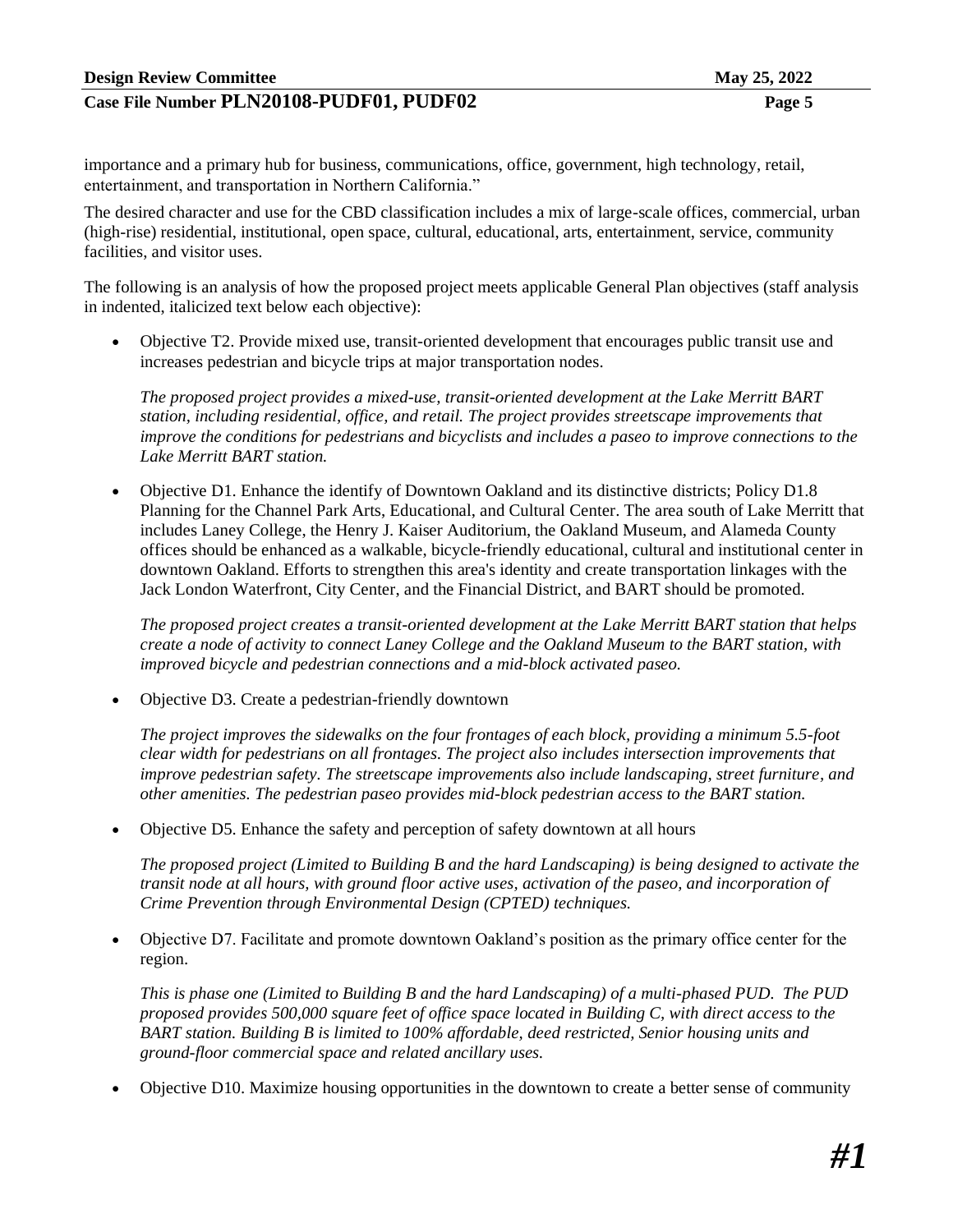*The proposed project provides 97 new residential, affordable units of varying size and affordability levels.* 

• Objective D11. Foster mixed use developments to help create a diverse, lively, and vibrant downtown

*The proposed project provides a mixed-use transit-oriented development with ground floor retail. The pedestrian paseo envisions a food hub near the BART head houses, with a commercial kitchen,*  restaurants, and outdoor seating. The corner of 8<sup>th</sup> and Oak will also be a focal point for vibrant activity.

#### *Lake Merritt Station Area Plan policies*

The Lake Merritt Station Area Plan provides land use policies for the plan area and, more specifically, for the Lake Merritt BART Station Area District.

Area-Wide Land Use Policies

LU-2 High intensity development potential. Support transit-oriented development and accommodate regional growth projections by promoting high intensity and high-density development in the Planning Area.

*The project includes 97 new residential, affordable units of varying size and affordability levels and a pedestrian paseo and food hub near the BART head houses, contributing to achieving regional growth projections by providing senior housing and thus creating a safer neighborhood with more eyes on the street and diverse denizens.*

LU-3 Ground floor commercial uses. Expand active commercial uses, including retail and restaurants, throughout the Planning Area. This expansion supports an enhanced regional destination, building on and complementing the existing success of the Chinatown Commercial Center and diversifying retail options as an expansion of Oakland's Central Business District.

*The Project provides ground floor limited-service restaurant space around the BART station entrances and retail along Oak St.* 

LU-4 Active ground floor uses. Encourage active uses in new buildings on key streets in neighborhood hubs in order to transform key streets into activated pedestrian connections over time and expand the vibrancy and activity that already exists in some areas. These active ground floor uses should be located at the street edge, or at the edge of parks, plazas, or other public spaces. Activated neighborhood hubs include:

LU-5 Lake Merritt BART Station Area: key streets through this hub include Oak Street, Madison Street (excluding Madison Square Park), 8th Street, and 9th Street

*The Project provides ground floor commercial uses (as described above) as well as residential lobbies, residential amenity space, and daycare activities to activate the ground floor.* 

LU-7 Diverse housing types. Ensure a diverse community by incentivizing a range of housing types, including housing for individuals and families of all sizes and all income levels.

*The overall PUD project includes diverse housing types, including family-oriented affordable housing in Building D, affordable senior housing in Building B, and a mix of unit types in the market-rate Building A. The prosed project is for one part of this diversity, Building B.*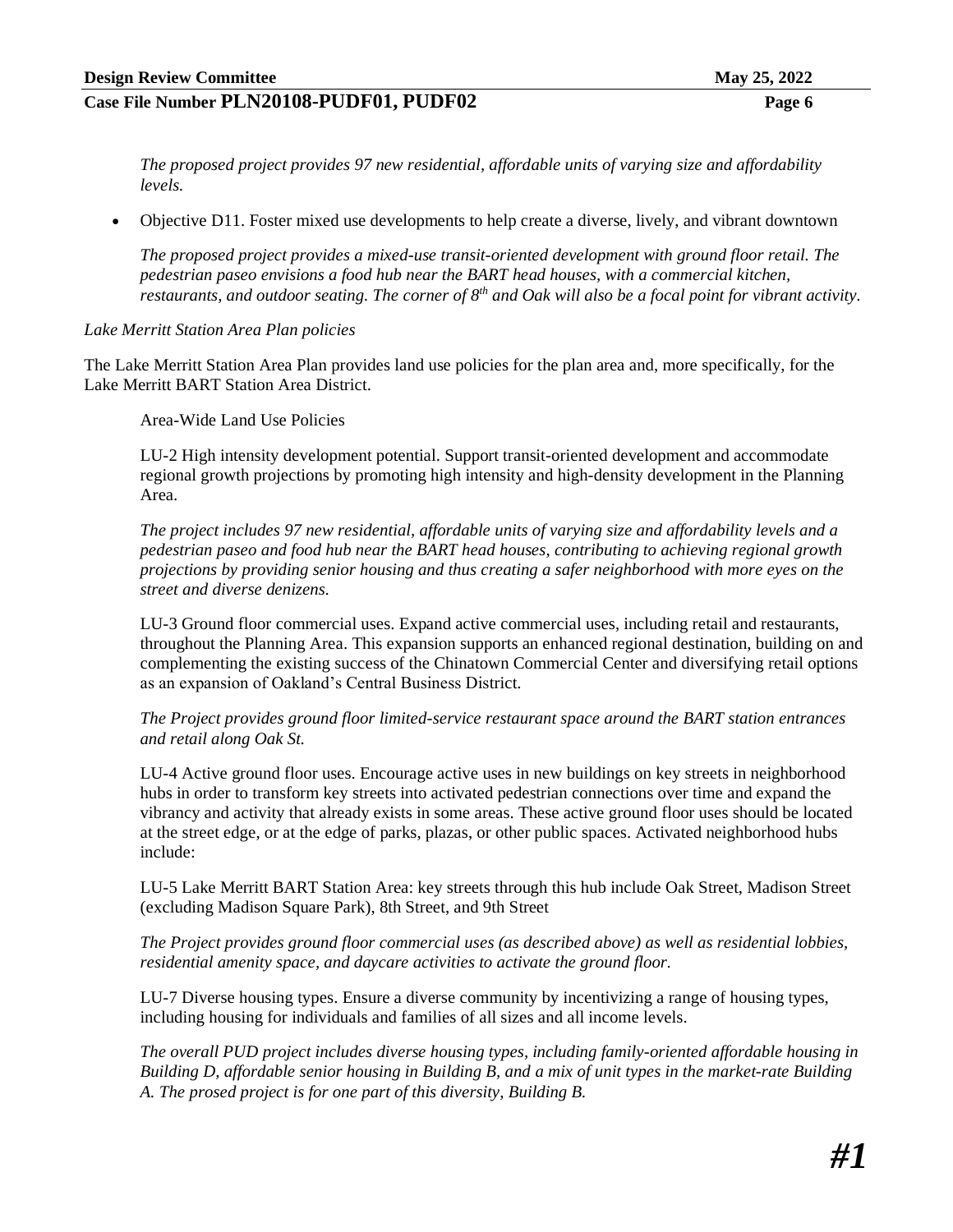Land Use Policies for the Lake Merritt BART Station Area District

LU-26 High intensity development. Promote high intensity development on the BART-owned blocks to support transit-oriented development. Ensure neighborhood compatibility through application of design guidelines.

*The Project complies with the Lake Merritt Station Area Plan Design Guidelines as well as the project specific design guidelines, ensuring compatibility of the project with the overarching land use entitlements and policies.* 

LU-27 Community benefit. New development on the Lake Merritt BART blocks should reflect the unique community heritage of Chinatown, serve the existing and future community, and incorporate public amenities.

*The Project serves the existing and future community by providing affordable housing options for families and seniors and provides community gathering spaces in the paseo.* 

LU-28 Community involvement. Work closely with the community and BART to develop the desired program of uses for the Lake Merritt BART blocks and ensure the provision of an appropriate range of community services, public uses, and amenities throughout the area.

*The Project applicant has led extensive community engagement to help shape the Project. Engagement efforts included stakeholder meetings and interviews, Community Design Workshops, and community surveys.* 

LU-29 Catalyst development. Promote development on the Lake Merritt BART blocks that acts as a catalyst project that creates an active neighborhood hub and serves as part of activated spines along 8th, 9th, and Oak Streets, connecting the heart of Chinatown, the Lake Merritt BART Station, and Laney College.

*The Project will serve as a catalyst within the broader neighborhood, creating a food hub and community gathering space in the paseo, providing safe and comfortable pedestrian and bicycle connections to the BART station, and providing 97 units of the PUD's proposed 557 residential units.* 

#### **ZONING ANALYSIS**

The 2021 LM Bart-PUD for this project is located within the D-LM Lake Merritt Station Area District Zones. The intent of the Lake Merritt Station Area District (D-LM) Zones is to implement the Lake Merritt Station Area Plan. Development in this zoning district shall be consistent with the Lake Merritt Station Area Plan, of a high-quality design, and include active ground floor uses where appropriate and feasible.

The project is the first FDP subject to the 2021 LM Bart-PUD, representing phase one. There are four planned phases specified in the design sheets L3.1 to L3.4. The first phase covers the construction of Building B and the hard landscaping for the majority of Block One; inclusive of the paseo, urban infrastructure on 8<sup>th</sup> and Fallon. The second phase covers the construction of the market rate units and commercial space in Building A and the remaining hard landscaping of Block One, inclusive of urban infrastructure on 9<sup>th</sup> St. and Oak St. The third phase covers the construction of Building C, the office tower and the majority of the urban infrastructure for Block Two,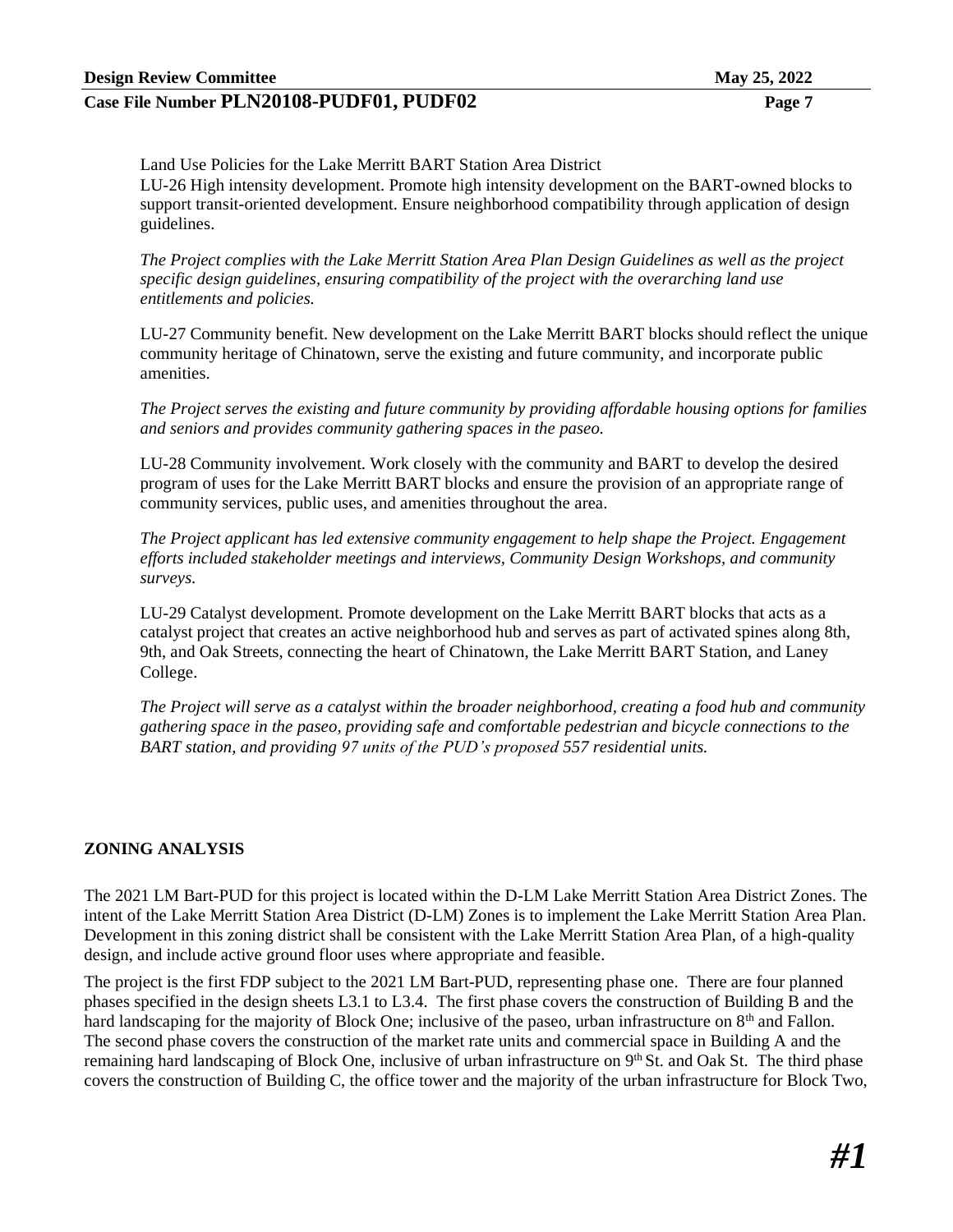including work on  $8<sup>th</sup>$  St., Oak St, and  $7<sup>th</sup>$  St. The final and fourth phase covers Building D, affordable residential units and the remainder of the urban infrastructure for Block Two on Madison St.

The objectives of 2021 Approved 2021 LM Bart-PUD produced 206 itemized guidelines. Each guideline is address in the Zoning Matrix provided below. As demonstrated in the Zoning Matrix, the project meets the regulator requirements delineated in the 2021 PUD.

Six overarching objects of the 2021 LM Bart-PUD Design Guidelines applicable to the phase One follow:

1. Create a more active and vibrant Lake Merritt Station Area District to serve and attract residents, businesses, students, and visitors;

*The Project creates a mixed-use, transit-oriented development on one City Block of the Lake Merritt Station Area that will transform an existing parking lot into a mixed-use building with 100% affordable housing, with a paseo providing mid-block pedestrian connections to the BART station.* 

2. Increase activity and vibrancy in the area by encouraging vital retail nodes that provide services, restaurants, and shopping opportunities;

*The commercial spaces in Block 1 will create a food hub, with restaurants and outdoor seating to create a food destination in the neighborhood.* 

3. Improve connections between the Lake Merritt BART Station and major destinations outside the Station Area District;

*The pedestrian paseo provides an important connection between Laney College and the BART station.* 

4. Improve safety and pedestrian-orientation;

*The proposed project provides pedestrian improvements including improved sidewalks with minimum 5.5 ft. clear width, improved intersections with curb bulbs, curb ramps, and crosswalks, and activation to improve safety.* 

5. Identify additional recreation and open space opportunities and improve existing resources; and

*The pedestrian paseo in Block 1 provides increased landscaping and greening of the block as well as opportunities for gathering and potential play space for children.* 

6. Encourage and enhance a pedestrian-oriented streetscape.

*The project includes improvements to the streetscape on all frontages, which provide pedestrian-oriented streetscapes with improved sidewalks, landscaping, and street furniture.* 

The proposed project works to fulfill the 2021 LM Bart-PUD vision for transit-oriented development at the Lake Merritt BART station. The project provides ground-level, pedestrian-oriented, active storefront uses along Oak St and portions of 8th St. The project also provides pedestrian-oriented residential lobby entrances on Fallon St.

Please see Attachment A for a comprehensive Zoning Regulations Matrix that delineates that the proposed project within the 2021 LM Bart-PUD is consistent with the intent of the zoning.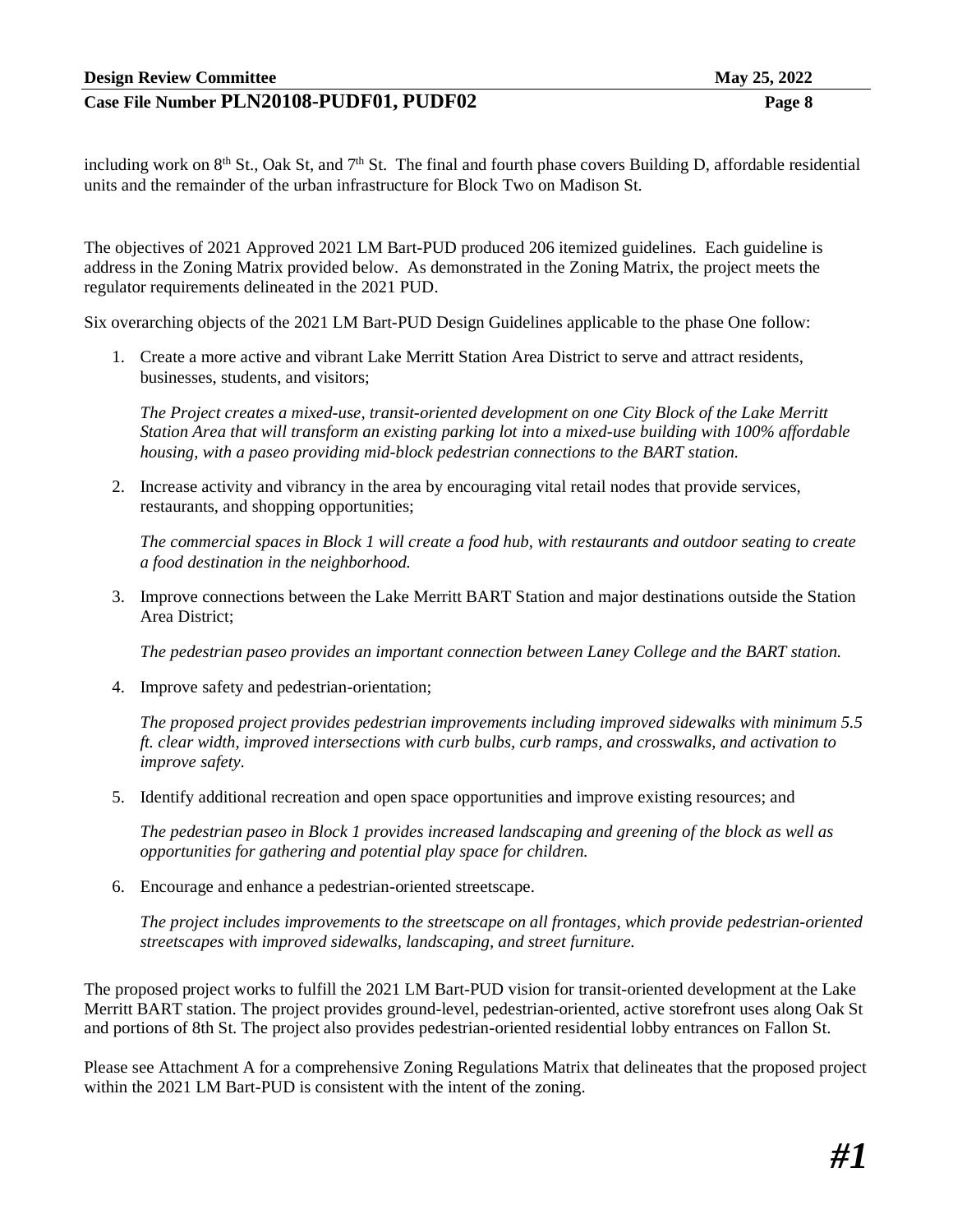#### **ZONING AND RELATED ISSUES**

#### *Issues*

In general, staff finds the project to be well-designed and improved since the original submittal. The project is visually interesting, although it may still be overly busy. The location of ground floor uses maximize activity and transparency along the public right-of-way and at the corners of the building. Back-of-house uses are generally contained within the project and are minimized along the middle of Building B. That said, staff has a few remaining design concerns and asks the DRC to consider the following:

- Materials: The project includes a mix of materials, including "thin brick", "wood composite panel", "Cement paster", and "Standing seam metal panel --- for both roofing and siding. Staff recommends that the DRC request high-quality finishes for this project, specifically regarding the proposed featured "wood composite panel" and standing seam metal panel as siding.
- Colors: Staff recommends that the applicant explore different options for the white vinyl window products to be used for all floors above the ground level. Picking up on the darker Bronze Aluminum Windows on the ground floor would offer consistency and unity to the building, the windows should be complemented by the other dominant material colors.
- Massing: Refinement of the busy façade layers and uncoordinated roofline would offer ease of transition between existing urban contest and proposed later phase market rate units for Building A. For example, the proposed roofline has a gable on the west elevation, a half sawtooth formation in the middle section of the building, and a parapet in the east elevation. A simplification of the multiple façade layers (up to six layers on one elevation) and a unified roofline would visually present the building as an intentionally designed structure situated in the context of Downtown Oakland, Chinatown and the Lake Merritt District.
- Overall, further refinement of the material language, improved selection of window products, simplification of the façade layers and roofline would improve the project and establish a more realistic relationship with the future architecture language of the market rate units proposed for phase two, Building A.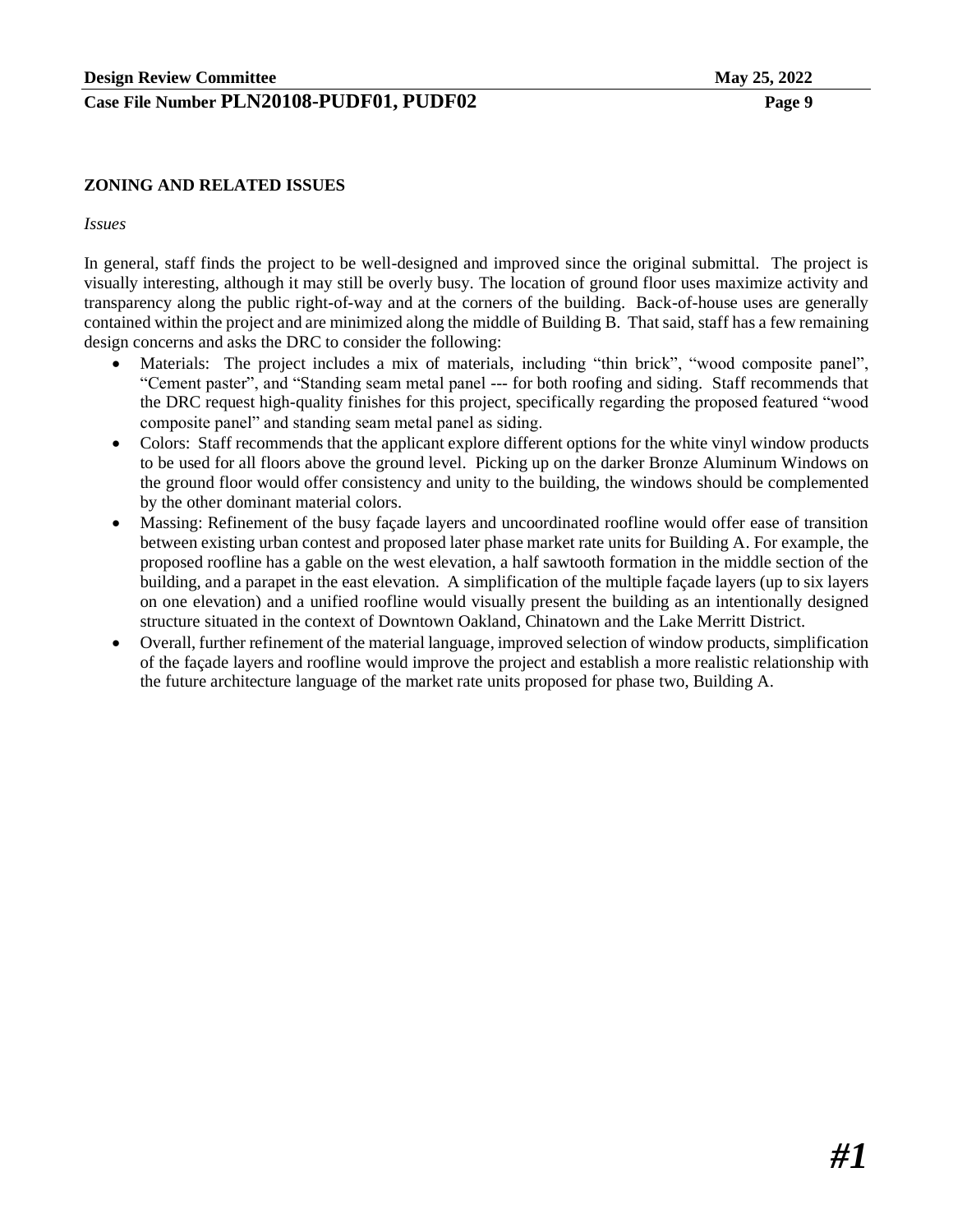#### **RECOMMENDATION**

Staff recommends the DRC review and comment on design for the proposed Lake Merritt Bart FDP, with attention to the issues raised by staff in this report.

Prepared by:

Karen August

Karen August, Historic Preservation Planner III

Reviewed by:

# Catherine Payne

Catherine Payne, Development Planning Manager Bureau of Planning

#### **Attachment:**

- A. Zoning Regulations Matrix
- B. Proposed Plans, *2022-05-03\_Horizontal FDP Set with Civil,* dated May 2, 2022
- C. Proposed Plans, *22-05-04\_Vertical FDP Set-Bldg B*, dated May 4, 2022
- D. 2021 LM Bart-PUD---DESIGN GUIDLINES
- E. 2021 LM Bart-PUD---Approval Letter
- F. 2021 LM Bart-PUD---CEQA Recorded NOE + NOD
- G. 2022 Tree Permit Extension--- *T20-021 - 51 9th Street*